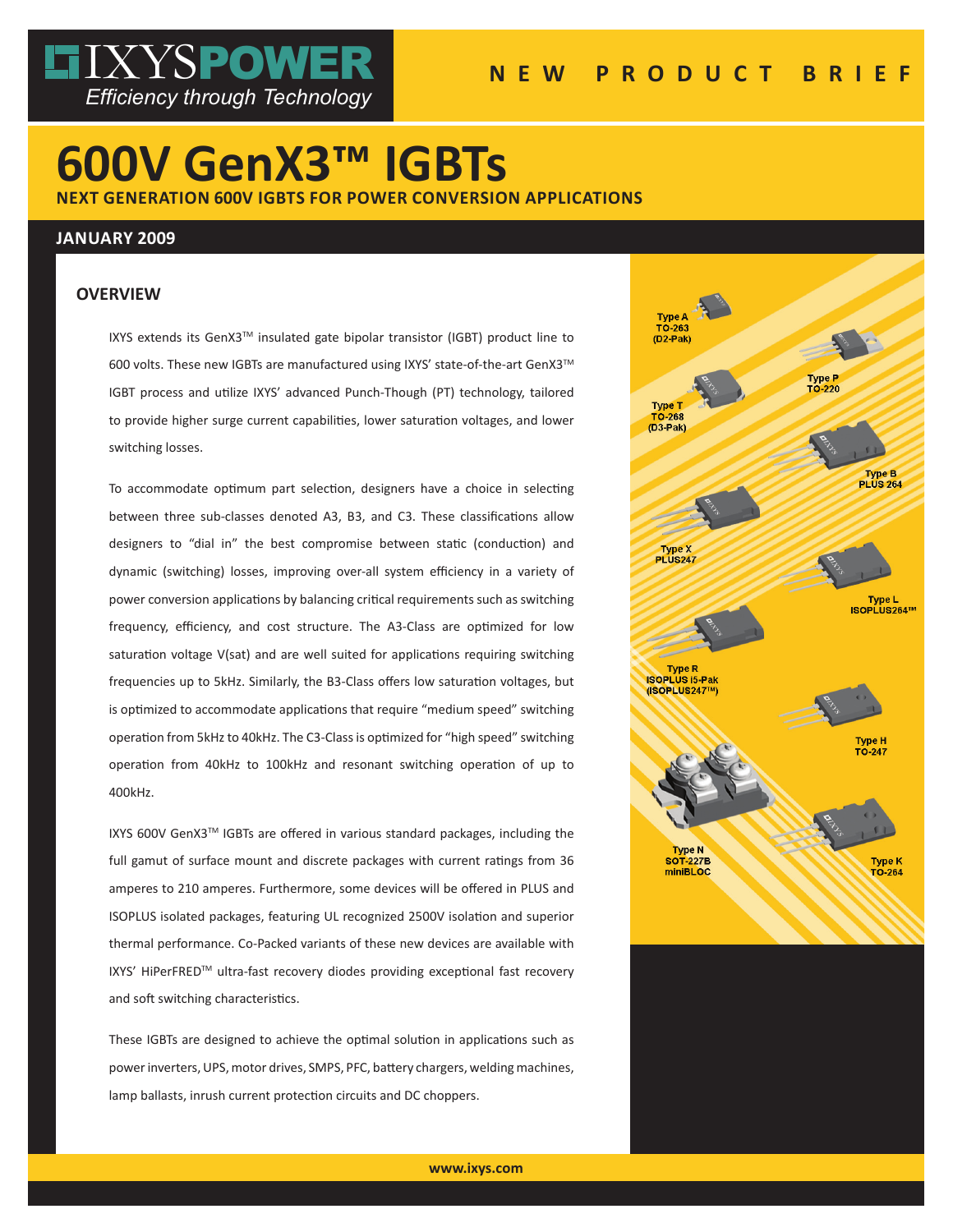# **ISOPLUSTM Packages with Internal Alumina DCB Isolation\***



# **600V GenX3TM (A3) IGBTs Summary Table**

#### **A3-Class** n **Ultra low V(sat) IGBTs** n **Up to 5khz**

The switching and conduction losses for the A3-Class are optimized for sub-5kHz switching frequency applications.

Performance improvements for this classification include up to a 16% reduction in saturation voltage Vce(sat) compared to

prior generation product.

| <b>Part Number</b>  | <b>Vces</b><br>(V) | Ic $\omega$ Tc = 110 °C<br>(A) | Vce (sat) $TJ = 25^{\circ}C$<br>(V) | tfi typ<br>(ns) | Eoff typ<br>(mJ) | <b>RthJC</b><br>$(^{\circ}C/W)$ | <b>Package</b>  |
|---------------------|--------------------|--------------------------------|-------------------------------------|-----------------|------------------|---------------------------------|-----------------|
| IXGP36N60A3         | 600                | 36                             | 1.4                                 | 325             | 3                | 0.56                            | TO-220          |
| IXGH36N60A3         | 600                | 36                             | 1.4                                 | 325             | $\overline{3}$   | 0.56                            | TO-247          |
| IXGH36N60A3D4       | 600                | 36                             | 1.4                                 | 325             | 3                | 0.56                            | TO-247          |
| <b>IXGA36N60A3</b>  | 600                | 36                             | 1.4                                 | 325             | $\overline{3}$   | 0.56                            | TO-263          |
| IXGR64N60A3         | 600                | 47                             | 1.35                                | 222             | 3.28             | 0.62                            | ISOPLUS247      |
| <b>IXGP48N60A3</b>  | 600                | 48                             | 1.35                                | 224             | 2.9              | 0.42                            | TO-220          |
| IXGH48N60A3         | 600                | 48                             | 1.35                                | 224             | 2.9              | 0.42                            | TO-247          |
| IXGH48N60A3D1       | 600                | 48                             | 1.35                                | 224             | 2.9              | 0.42                            | TO-247          |
| IXGA48N60A3         | 600                | 48                             | 1.35                                | 224             | 2.9              | 0.42                            | TO-263          |
| <b>IXGR72N60A3</b>  | 600                | 52                             | 1.35                                | 250             | 3.5              | 0.62                            | ISOPLUS247      |
| IXGR72N60A3U1       | 600                | 52                             | 1.35                                | 250             | 3.5              | 0.62                            | ISOPLUS247      |
| IXGH64N60A3         | 600                | 64                             | 1.35                                | 222             | 3.28             | 0.27                            | TO-247          |
| IXGT64N60A3         | 600                | 64                             | 1.35                                | 222             | 3.28             | 0.27                            | TO-268          |
| <b>IXGH72N60A3</b>  | 600                | 72                             | 1.35                                | 250             | 3.5              | 0.23                            | TO-247          |
| IXGH72N60A3         | 600                | 72                             | 1.35                                | 250             | 3.5              | 0.23                            | TO-247          |
| <b>IXGT72N60A3</b>  | 600                | 72                             | 1.35                                | 250             | 3.5              | 0.23                            | TO-268          |
| IXGX120N60A3        | 600                | 120                            | 1.35                                | 260             | 6.6              | 0.16                            | PLUS247         |
| <b>IXGN120N60A3</b> | 600                | 120                            | 1.35                                | 260             | 6.6              | 0.21                            | <b>SOT-227B</b> |
| IXGN120N60A3D1      | 600                | 120                            | 1.35                                | 260             | 6.6              | 0.21                            | <b>SOT-227B</b> |
| <b>IXGK120N60A3</b> | 600                | 120                            | 1.35                                | 260             | 6.6              | 0.16                            | TO-264          |
| IXGN320N60A3        | 600                | 170                            | 1.25                                | 740             | na               | 0.17                            | <b>SOT-227B</b> |
| <b>IXGN400N60A3</b> | 600                | 190                            | 1.25                                | 270             | na               | 0.15                            | <b>SOT-227</b>  |
| IXGX320N60A3        | 600                | 210                            | 1.25                                | 740             | na               | 0.125                           | PLUS247         |
| <b>IXGK320N60A3</b> | 600                | 210                            | 1.25                                | 740             | na               | 0.125                           | TO-264          |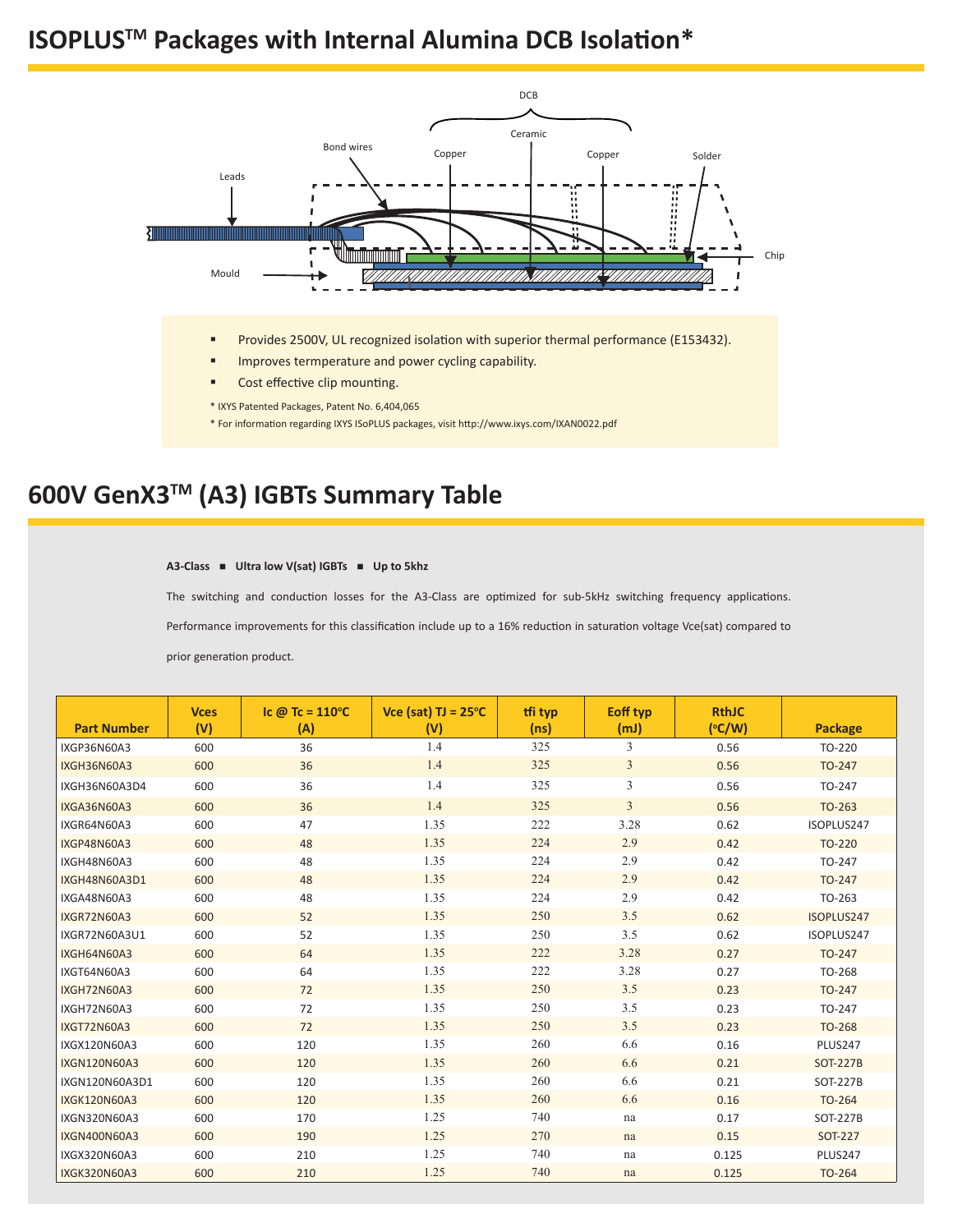#### **B3-Class n Medium Speed IGBTs n** Up to 40kHz

The switching and conduction losses for the B3-Class are optimized for up to 40kHz. Performance improvements were incorporated to

yield up to 22% lower turn-off energy per pulse (Eoff) and 10% lower thermal resistance to improve power handling.

| <b>Part Number</b>  | <b>Vces</b><br>(V) | Ic @ Tc = $110^{\circ}$ C<br>(A) | Vce (sat) $TJ = 25^{\circ}C$<br>(V) | tfi typ<br>(ns) | Eoff typ<br>(mJ) | <b>RthJC</b><br>$(^{\circ}C/W)$ | <b>Package</b>  |
|---------------------|--------------------|----------------------------------|-------------------------------------|-----------------|------------------|---------------------------------|-----------------|
| IXGR48N60B3         | 600                | 27                               | 2.1                                 | 116             | 0.66             | 0.83                            | ISOPLUS247      |
| IXGR48N60B3D1       | 600                | 27                               | 2.1                                 | 116             | 0.66             | 0.83                            | ISOPLUS247      |
| IXGH36N60B3D1       | 600                | 36                               | 1.8                                 | 100             | 0.8              | 0.5                             | TO-247          |
| IXGH36N60B3D4       | 600                | 36                               | 1.8                                 | 100             | 0.8              | 0.5                             | TO-247          |
| IXGP48N60B3         | 600                | 48                               | 1.8                                 | 116             | 0.66             | 0.42                            | TO-220          |
| IXGH48N60B3D1       | 600                | 48                               | 1.8                                 | 116             | 0.66             | 0.42                            | TO-247          |
| IXGH48N60B3         | 600                | 48                               | 1.8                                 | 116             | 0.66             | 0.42                            | TO-247          |
| <b>IXGA48N60B3</b>  | 600                | 48                               | 1.8                                 | 116             | 0.66             | 0.42                            | TO-263          |
| IXGH56N60B3D1       | 600                | 56                               | 1.8                                 | 95              | 1.05             | 0.375                           | TO-247          |
| IXGX64N60B3D1       | 600                | 64                               | 1.8                                 | 88              |                  | 0.27                            | <b>PLUS247</b>  |
| IXGH64N60B3         | 600                | 64                               | 1.8                                 | 88              |                  | 0.27                            | TO-247          |
| IXGK64N60B3D1       | 600                | 64                               | 1.8                                 | 88              |                  | 0.27                            | TO-264          |
| IXGT64N60B3         | 600                | 64                               | 1.8                                 | 88              |                  | 0.27                            | TO-268          |
| IXGX72N60B3H1       | 600                | 72                               | 1.8                                 | 92              |                  | 0.23                            | <b>PLUS247</b>  |
| IXGH72N60B3         | 600                | 72                               | 1.8                                 | 92              |                  | 0.23                            | TO-247          |
| IXGK72N60B3H1       | 600                | 72                               | 1.8                                 | 92              |                  | 0.23                            | TO-264          |
| IXGT72N60B3         | 600                | 72                               | 1.8                                 | 92              |                  | 0.23                            | TO-268          |
| IXGL200N60B3        | 600                | 90                               | 1.5                                 | 183             | 2.9              | 0.31                            | ISOPLUS264      |
| IXGH90N60B3         | 600                | 90                               | 1.8                                 | 148             | 1.37             | 0.19                            | TO-247          |
| IXGX120N60B3        | 600                | 120                              | 1.8                                 | 145             | 3.5              | 0.16                            | <b>PLUS247</b>  |
| IXGK120N60B3        | 600                | 120                              | 1.8                                 | 145             | 3.5              | 0.16                            | TO-264 AA       |
| <b>IXGB200N60B3</b> | 600                | 200                              | 1.5                                 | 183             | 2.9              | 0.1                             | <b>PLUS264</b>  |
| IXGN200N60B3        | 600                | 200                              | 1.5                                 | 183             | 2.9              | 0.15                            | <b>SOT-227B</b> |

# **600V GenX3TM (C3) IGBTs Summary Table**

#### **C3-Class** n **High Speed IGBTs** n **Up to 100kHz**

The switching and conduction losses for the C3-Class are optimized for switching frequencies up to 100khz. The C3-Class performance improvements include up to a 12% decrease in thermal resistance for improved power handling and also include up to 22% lower turn-off energy per pulse (Eoff) for significantly lower switching losses versus prior generation of high speed IGBTs.

|                    | <b>Vces</b> | Ic @ Tc = $110^{\circ}$ C | Vce (sat) $TJ = 25^{\circ}C$ | tfi typ | Eoff typ | <b>RthJC</b> |                    |
|--------------------|-------------|---------------------------|------------------------------|---------|----------|--------------|--------------------|
| <b>Part Number</b> | (V)         | (A)                       | (V)                          | (ns)    | (mJ)     | (C/W)        | <b>Package</b>     |
| IXGR48N60C3D1      | 600         | 26                        | 2.7                          | 38      | 0.23     |              | <b>ISOPLUS 247</b> |
| IXGP30N60C3        | 600         | 30                        | $\overline{3}$               | 47      | 0.09     | 0.56         | TO-220             |
| IXGH30N60C3D1      | 600         | 30                        | 3                            | 47      | 0.09     | 0.56         | TO-247             |
| IXGA30N60C3        | 600         | 30                        | $\overline{3}$               | 47      | 0.09     | 0.56         | TO-263             |
| IXGR72N60C3D1      | 600         | 35                        | 2.7                          | 55      | 0.48     | 0.62         | <b>ISOPLUS 247</b> |
| <b>IXGP48N60C3</b> | 600         | 48                        | 2.5                          | 38      | 0.23     | 0.42         | TO-220             |
| IXGH48N60C3        | 600         | 48                        | 2.5                          | 38      | 0.23     | 0.42         | TO-247             |
| IXGH48N60C3D1      | 600         | 48                        | 2.5                          | 38      | 0.23     | 0.42         | TO-247             |
| IXGA48N60C3        | 600         | 48                        | 2.5                          | 38      | 0.23     | 0.42         | TO-263             |
| IXGH60N60C3        | 600         | 60                        | 2.5                          | 55      | 0.42     | 0.33         | TO-247             |
| IXGH60N60C3D1      | 600         | 60                        | 2.5                          | 55      | 0.42     | 0.33         | TO-247             |
| IXGX72N60C3H1      | 600         | 72                        | 2.5                          | 55      | 0.48     | 0.23         | <b>PLUS247</b>     |
| <b>IXGH72N60C3</b> | 600         | 72                        | 2.5                          | 55      | 0.48     | 0.23         | TO-247             |